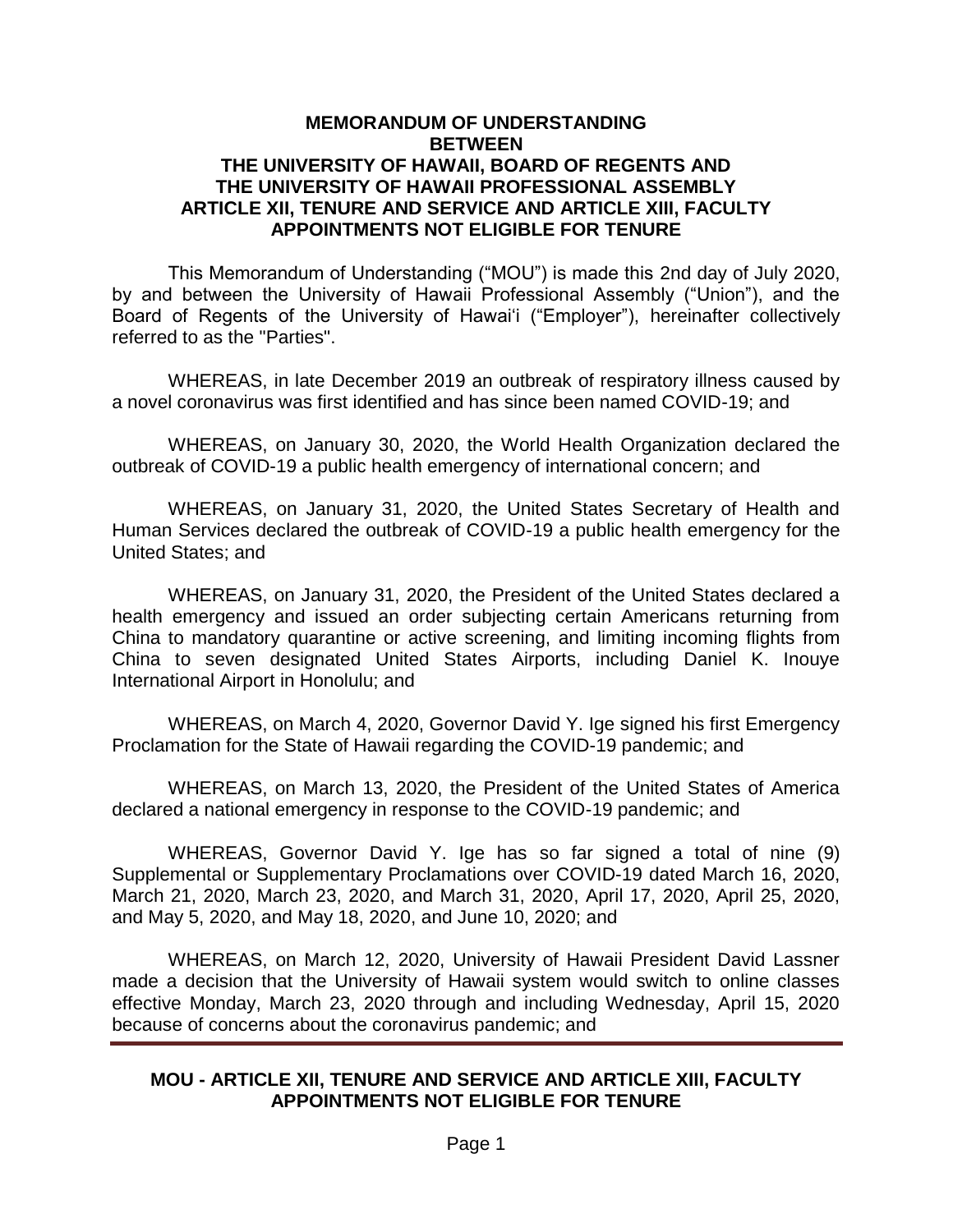WHEREAS, on March 18, 2020, University of Hawaii President David Lassner amended his prior decision made on March 12, 2020 and informed the University of Hawaii community that all classes across the University of Hawaii system would be delivered online through the remainder of the spring 2020 semester; and

WHEREAS, a common concern expressed by Unit 7 Faculty across the ten (10) campus system is that the unanticipated switch to online instruction due to COVID-19 will have, including but not limited to, the possible negative consequences and impact in the areas of tenure, promotion, and contract renewal; and

WHEREAS, the Parties recognize that due to the unanticipated changes that have occurred during the Spring 2020 semester, a number of Unit 7 Faculty could be adversely and negatively impacted in their tenure, promotion, and contract renewal processes which are based on the requirements of face-to-face evaluations, peer evaluations, student evaluations, application deadlines, conducting and disseminating research, and other faculty work; and

WHEREAS, pursuant to HRS, §89-10(a), the Employer and Union wish to enter into this MOU to amend ARTICLE XII, TENURE AND SERVICE and ARTICLE XIII, FACULTY APPOINTMENTS NOT ELIGIBLE FOR TENURE of the 2017-2021 Unit 7 Agreement to address the concerns mentioned above.

NOW, THEREFORE, by mutual agreement the Employer and Union agree as follows:

 $\mathbf{1}$ . ARTICLE XII, TENURE AND SERVICE, Paragraph C. PROBATIONARY PERIOD, Section 2. Duration of Probationary Period and Section 3. Contracts During Probationary Period, shall be amended to read as follows:

- $2<sub>1</sub>$ Duration of Probationary Period.
	- The probationary period is five (5) probationary years while in salary a. classifications A-2, B-2, S-2, I-3, R-3, A-3, B-3, S-3, and C; three (3) years while in classifications I-4, R-4, A-4, B-4, and S-4; and two (2) years while in classifications I-5, R-5, A-5, B-5, and S-5,
	- b. The probationary period for any Faculty Member may be lengthened, or shortened, or eliminated by specific action of the Employer either at the request of the Faculty Member, or upon the initiative of the Employer with the concurrence of the Faculty Member, but in no instance may the total full-time probationary service exceed seven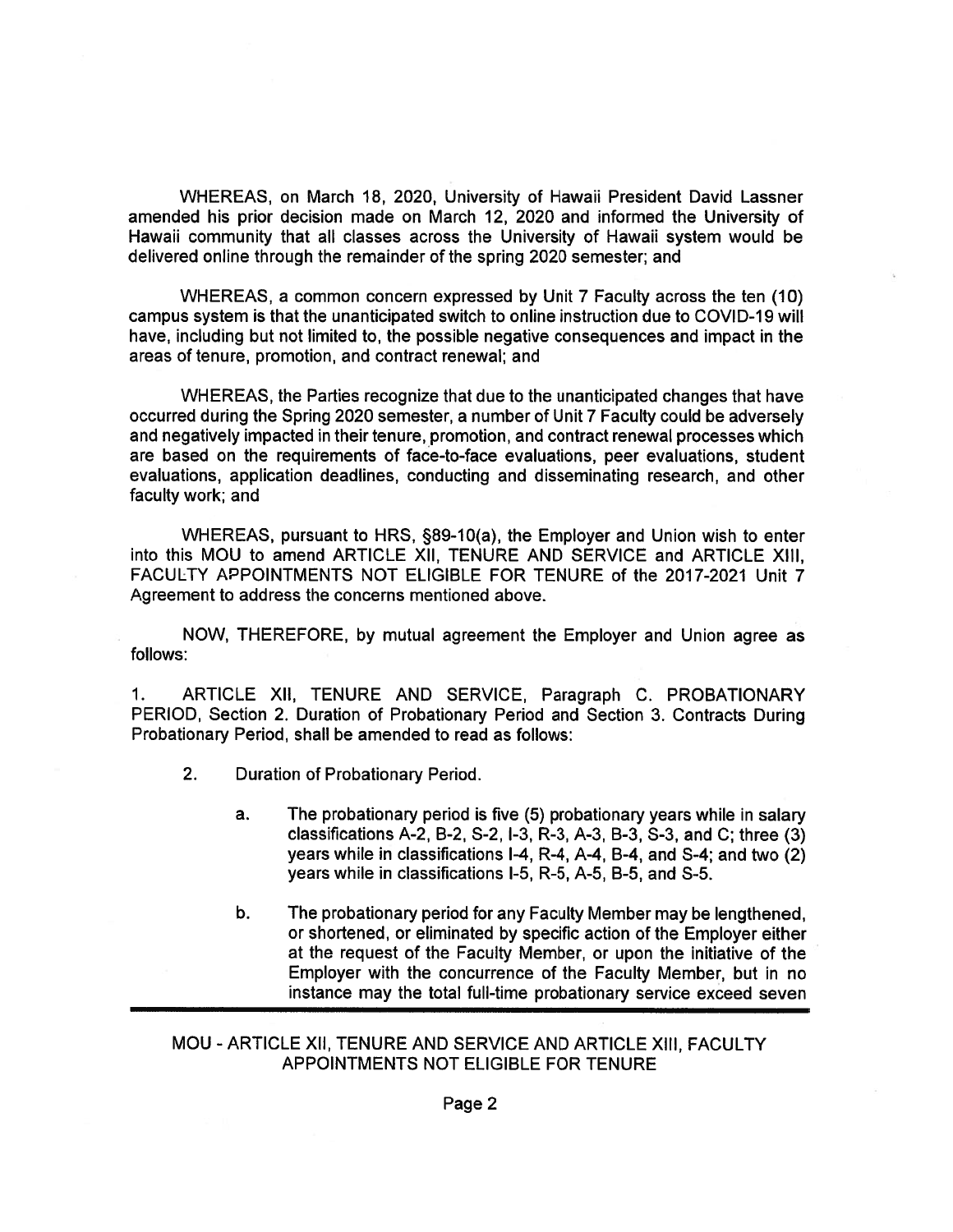(7) years. Service at other institutions, including other campuses of the University of Hawaii, may be credited to the probationary period. The Employer shall notify the Faculty Member, in writing, of the decision to lengthen, shorten, eliminate or in any way alter the normal probationary period. If tenure is denied, the Faculty Member will be given a terminal one-year (1-year) appointment.

Faculty Members employed during the Spring 2020 semester may, by memo jointly addressed to their Chair and Dean, elect to extend their probationary period for an additional year; provided that the length of the probationary period does not exceed eight (8) years. Such memo may be in electronic or paper form, and must be received on or before the applicable tenure application deadline in Fall 2020. A copy of the memo shall be kept in the Faculty Member's official personnel files.

The probationary period may be interrupted during periods when the C. Faculty Member does not hold a full-time contract. If the Faculty Member signs a contract for a non-tenure track position, the probationary period may also be interrupted. If the Faculty Member agrees to be transferred by the administrative head to a non-tenure track position, the Faculty Member shall continue to accrue probationary credit. By specific agreement in writing in advance, the Faculty Member and the Employer may agree that periods when the Faculty Member is serving in a non-tenure track position will count toward the probationary period.

Faculty Members who have leaves of absences with or without pay during the probationary period must be aware that such leave will not necessarily be credited toward their probationary period. Leaves of absences of a duration not greater than thirty (30) days during probationary periods shall be credited toward the probationary period. Credit for periods of leaves of absences, with or without pay, which exceed thirty (30) days in duration shall be approved in writing by the Employer before such leaves are taken, and in the absence of such approval, the leave period will not be credited.

Once a Faculty Member has submitted a tenure application in a timely manner, probationary credit for that year shall be applied even if a leave of absence occurs due as a result of being on sick leave or family leave. The period of the leave, paid or unpaid, shall be credited to the probationary period.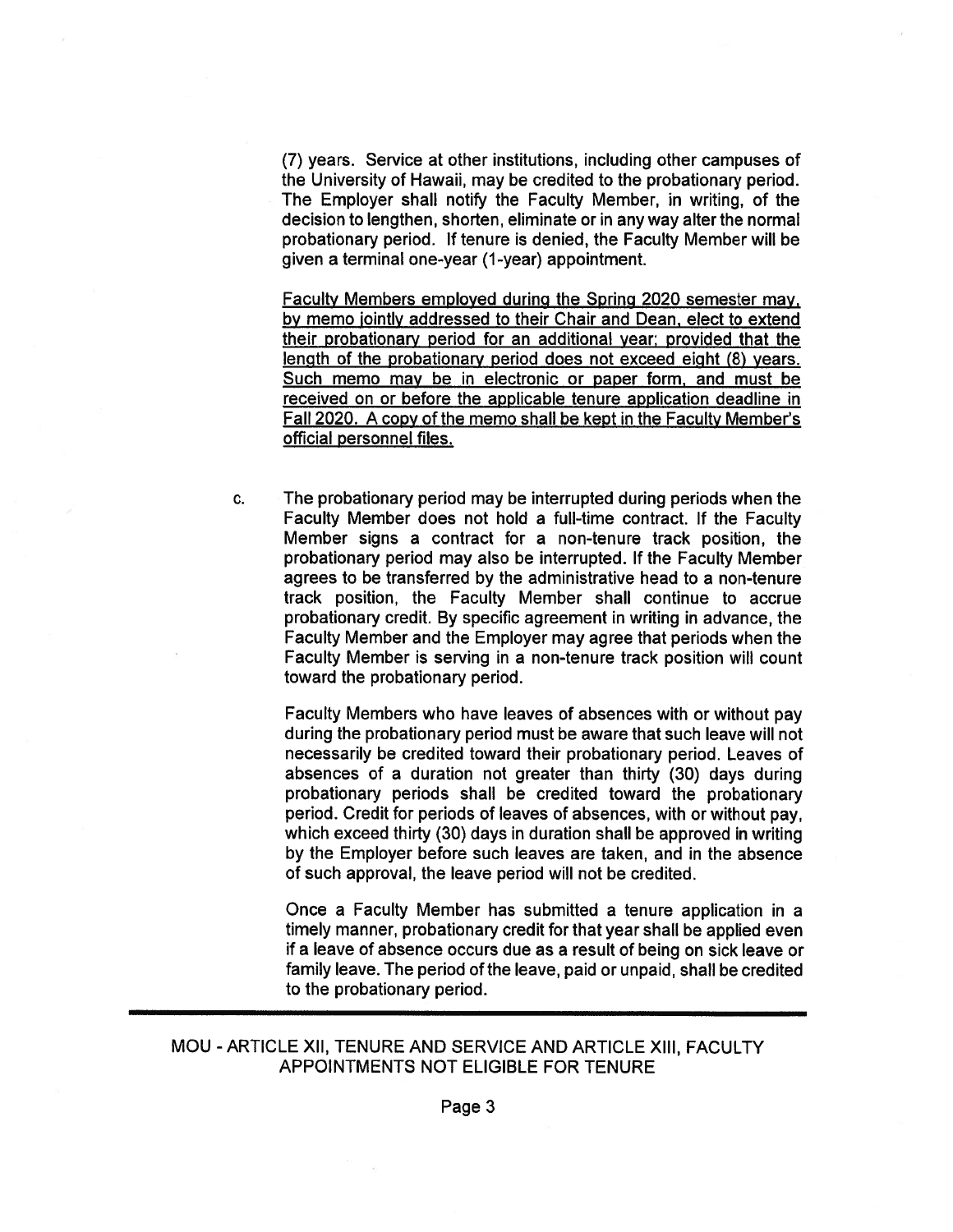- $d_{\cdot}$ A Faculty Member with full-time non-probationary service in one of the Ranks specified in Paragraph C.2.a. above who accepts a probationary appointment without a break in service at the same Rank and with the same duties shall, upon written request, be granted a reduction in probationary period. The Faculty Member's probationary period shall be as provided in Paragraph C.2.a. reduced by the number of full years of service in the prior nonprobationary appointment as defined above: however, the probationary period shall not be less than one (1) full year or two (2) semesters.
- e. Faculty Members with service in a Rank which does not count as probationary service may, upon promotion to a Rank which is probationary, request a shortening of the normal probationary period by up to three (3) years, or the number of years of such nonprobationary service, whichever is smaller.
- $f_{\cdot}$ A Faculty Member in salary classification I-3 or R-3 shall be awarded promotion to Rank 4 without separate application if granted tenure. The decision to grant tenure shall include a determination that the Faculty Member qualifies for promotion to the Rank in which tenure is granted.
- A Faculty Member in salary classification C-2 shall be awarded g. promotion to Rank 3 without separate application if granted tenure. The decision to grant tenure shall include a determination that the Faculty Member qualifies for promotion to the Rank in which tenure is granted.
- $3<sub>1</sub>$ **Contracts During Probationary Period**

Initial appointment to the Faculty, by contract, shall be for a two-year (2) period. In the C and I classifications, the initial contract will usually be effective August 1 and continue through July 31 of the last year of the initial contract. If the Faculty Member is to be reappointed, a new contract will be offered which becomes effective August 1. For Faculty Members at Rank 2 or 3, this contract shall be for two (2) years and may be followed by oneyear (1-year) contracts effective August 1, with the terminal year usually ending July 31. Faculty at all other ranks who are to be reappointed shall be given one-year (1-year) contracts effective August 1 with the terminal year ending July 31. Additional contract renewals shall be for one-year (1year) terms not to exceed seven (7) years of full-time probationary service unless an extension is requested under 2.b. above.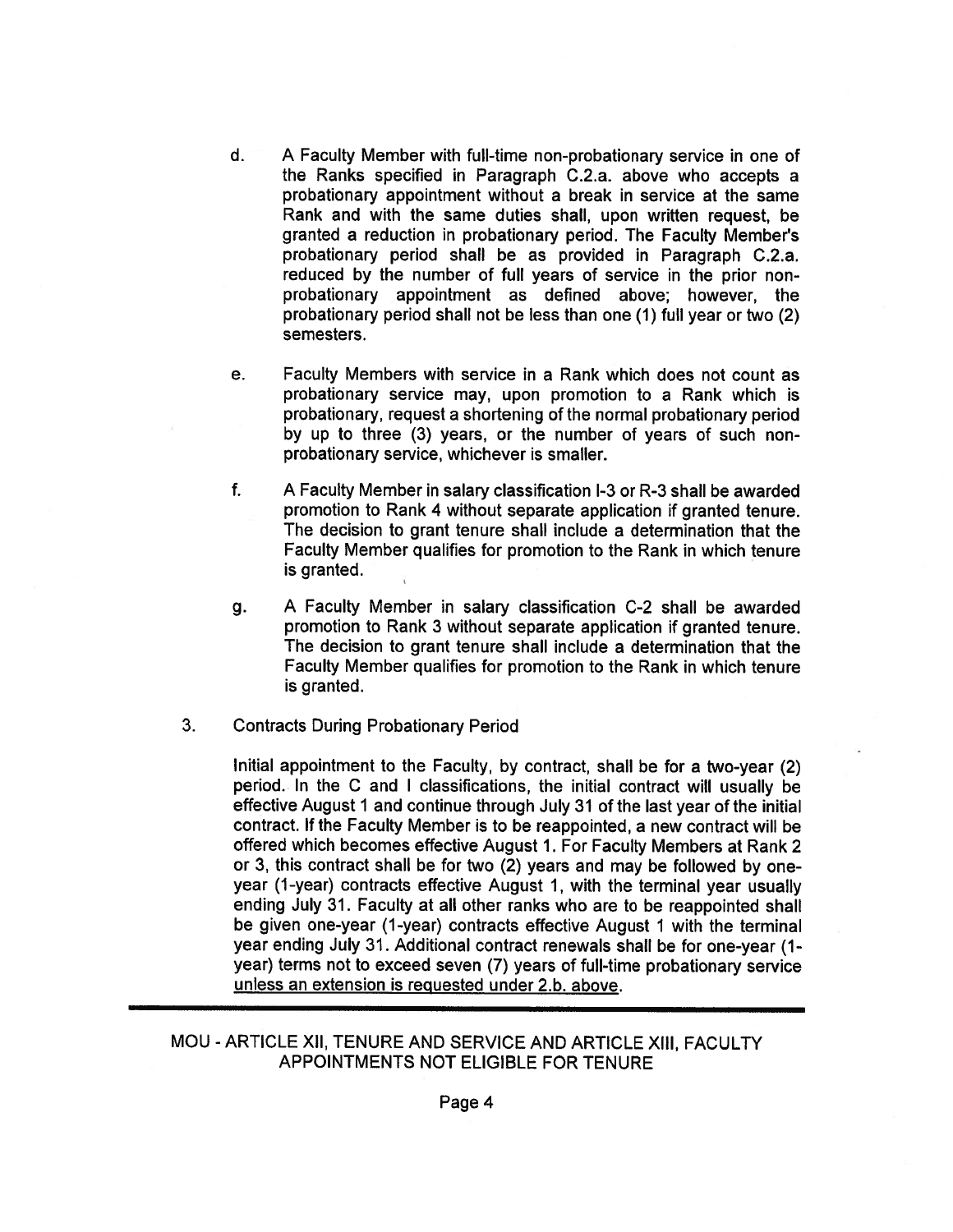Faculty Members expected to undergo contract renewal in the Fall 2020 semester may elect to extend their contract and postpone their contract renewal by one year. Faculty Members electing to extend their probationary period shall be required to submit a memo declaring their election jointly addressed to their Chair and Dean by the due date of that applicable year's contract renewal application. A copy of the memo shall be kept in the **Faculty Member's official personnel files.** 

Any probationary Faculty Members electing to postpone their contract renewals may receive feedback from their Department on their accomplishments.

If the probationary Faculty Member is in their initial contract in Spring 2020 and elects to postpone their contract renewal, the Fall 2021-Spring 2022 Academic Year will be considered a part of the Faculty Member's initial contract.

Should a probationary Faculty Member be renewed after applying for contract renewal in the 2021-2022 Academic Year, the Faculty Member will subsequently follow an amended probationary time table that parallels Article XII, "Tenure and Service," C.3 and preserves the intervals between contract renewals.

ARTICLE XIII, FACULTY APPOINTMENTS NOT ELIGIBLE FOR TENURE.  $3<sub>1</sub>$ Paragraph C. LIMITED TERM CONTRACTS, shall be amended to read as follows:

**LIMITED TERM CONTRACTS** 

Faculty Members on either full or part-time appointments not eligible for tenure will be offered multi-year contracts under the following conditions:

- $1<sub>1</sub>$ The Faculty Member has been appointed to the same bargaining unit position for five (5) consecutive years; or
- $2.$ Where a multi-year Limited Term Contract would serve the mutual needs of the Employer and the Faculty Member.

Limited Term Contracts shall be for three (3) years, with the expiration term of the contract rolling forward one (1) year at the end of each year of the three (3) year term.

MOU - ARTICLE XII, TENURE AND SERVICE AND ARTICLE XIII, FACULTY APPOINTMENTS NOT ELIGIBLE FOR TENURE

Page 5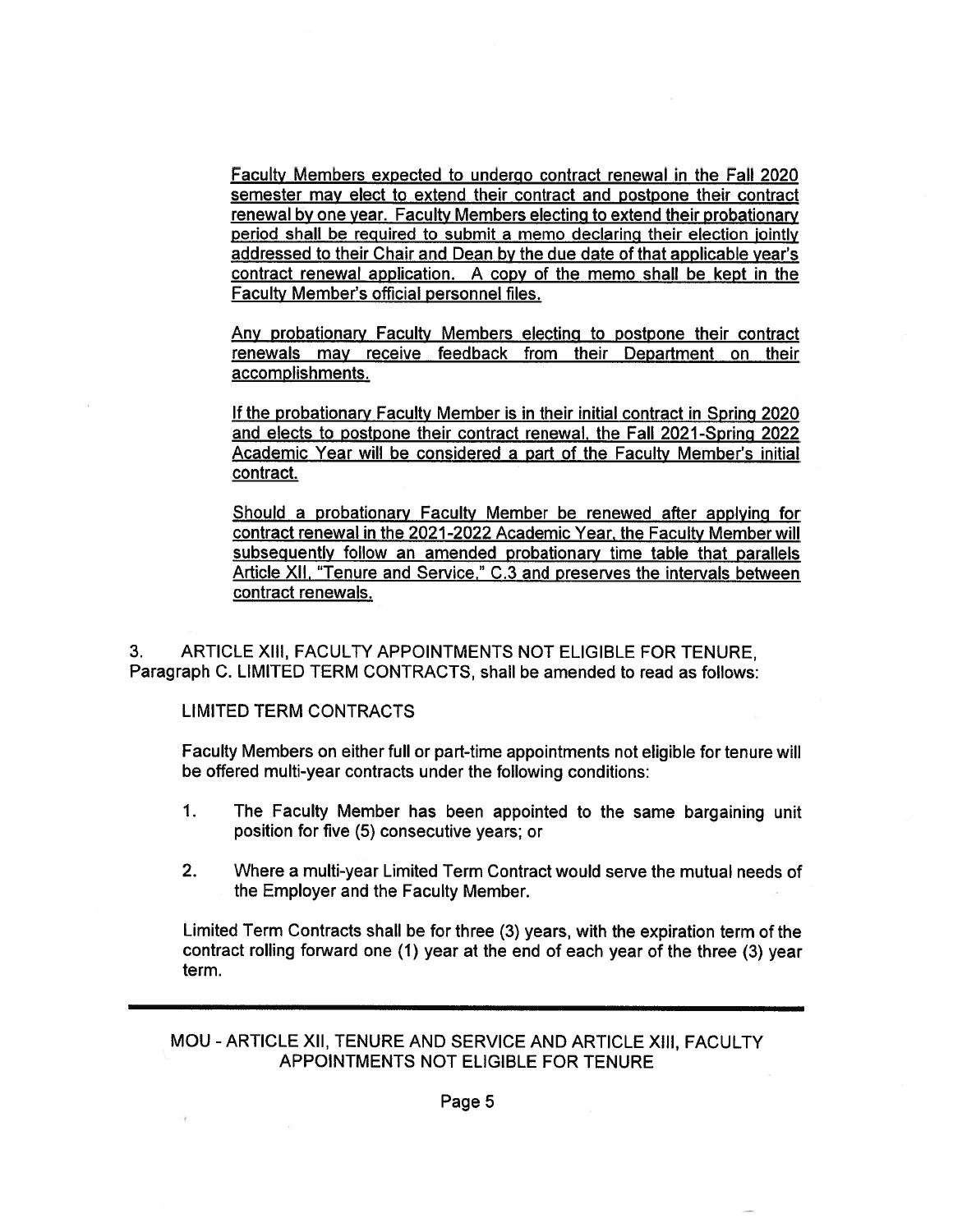A Limited Term Contract may be terminated prior to its expiration, provided that the Faculty Member is given at least four (4) months' notice, and all other temporary contracts of shorter duration in the individual's Program, Division, or Department have been given prior notice of termination.

Limited Term Contracts for a period of one (1) year up to three (3) years shall be offered to Lecturers who have taught for at least eight (8) semesters over a seven (7) year period in the same unit.

Contracts of Faculty Members or Lecturers holding a multi-year Limited Term Contract in Spring 2020 who are up for contract renewal and who are not being paid via extramural funds are hereby extended one (1) additional year. Affected Faculty Member(s) and Lecturer(s) will not be required to submit an application for contract renewal in the 2020-2021 academic year. Any Faculty Member or Lecturer who is up for contract renewal in the 2020-2021 academic vear will instead be up for contract renewal in the 2021-2022 academic year. This shall not apply to any Faculty Members or Lecturers holding a Limited Term Contract with a specific termination date or who have already received timely notice that their contract is being terminated.<sup>1</sup>

The automatic extension given under this MOU does not affect or count towards either the 5-year period in section 1 above or the period of eight (8) semesters over a seven (7) year period referenced above. In other words, the employer will not be required to offer a Limited Term Contract to Faculty Members who have been appointed to the same bargaining unit position for five (5) consecutive years or Lecturers who have taught for at least eight (8) semesters over a seven (7) year period in the same unit, if the Faculty Members or Lecturers qualify for rolling contracts or Limited Term Contracts as a result of the automatic extension.

4. This Memorandum of Understanding shall be effective on the date entered above and shall continue in full force and effect until June 30, 2021. A copy of this Memorandum of Understanding shall be included in campus or unit guidelines for tenure, promotion or contract renewal for the duration of the contract.

IN WITNESS WHEREOF, the Employer and Union, by their authorized representatives, have executed this Memorandum of Understanding.

<sup>&</sup>lt;sup>1</sup> In other words, only multi-year contracts that have not yet expired (or were not due to expire this year) will be given an additional year to apply for renewal. For example, one-year contracts that would naturally expire at the end of this academic year are not affected by this extension. Individuals who have already been given their notice for termination of their contract at least 4 months in advance, are not covered by the MOU and the employer does not have to give another 4-month notice. Since lecturers are temporary, part-time employees, the University cannot obligate itself to any guarantee of future employment or give any indication that continued employment is implied or intended.